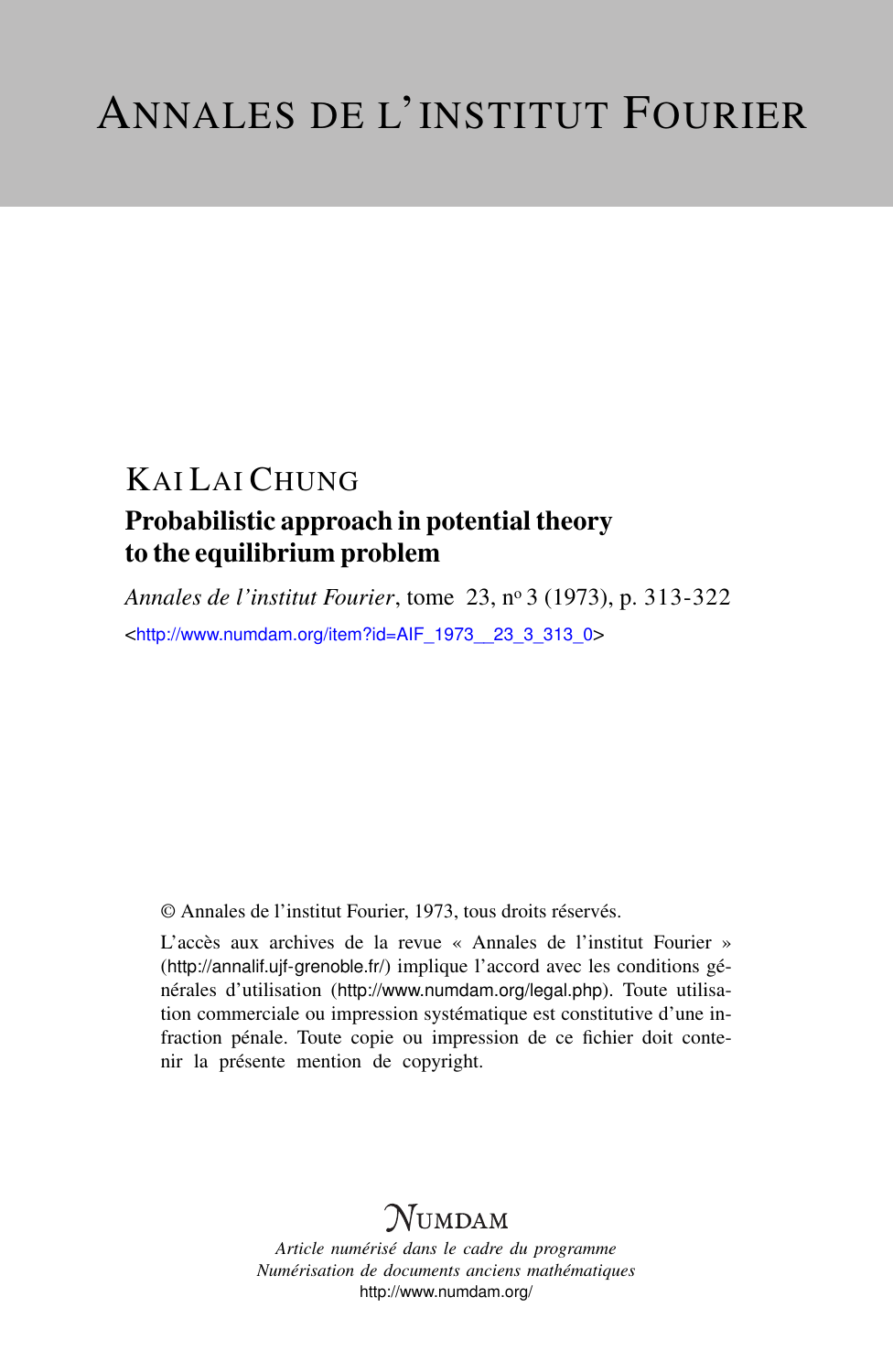### **PROBABILISTIC APPROACH IN POTENTIAL THEORY TO THE EQUILIBRIUM PROBLEM**

#### **by Kai Lai CHUNG (<sup>1</sup> )**

The problem of equilibrium is the first problem for the ancient period of potential theory recounted by Brelot in his recent historical article [1]. The existence of an equilibrium measure for the Newtonian potential was affirmed by Gauss as the charge distribution on the surface of a conductor which minimizes the electrostatic energy. But it was Frostman who rigorously established the existence in his noted thesis (1935), and extended it to the case of M. Riesz potentials. Somewhat earlier, F. Riesz had given his well-known decomposition for a subharmonic function which is a closely related result. For further history and references to the literature see Brelot's article. From the viewpoint of probability theory, the equilibrium problem in the Newtonian case takes the following from :

$$
\underline{\underline{P}}^{x} \{ T_B < \infty \} = \int_{\partial B} u(x, y) \mu_B(dy). \tag{1}
$$

Here the underlying process is a Brownian motion  $\{X_t, t \geq 0\}$  in  $R^3$ ;  $\underline{P}^x\{\cdot\cdot\cdot\}$  denotes the probability (Wiener measure) when all paths issue from the point  $x$ ;  $B$  is a compact set (the conductor body);  $T_{\rm B} = T_{\rm B}(\omega)$  is the hitting time of B by the path  $\omega$ 

$$
T_B(\omega) = \inf \{ t > 0 \mid X_t(\omega) \in B \} ;
$$

 $\partial B$  is the boundary of B;  $u(x, y)$  is the associated potential density

$$
u(x, y) = \frac{1}{2\pi|x-y|} ;
$$

(1) Research supported by the Office of Scientific Research of the United States Air Force, under AFOSR Contract F44620-67-C-0049.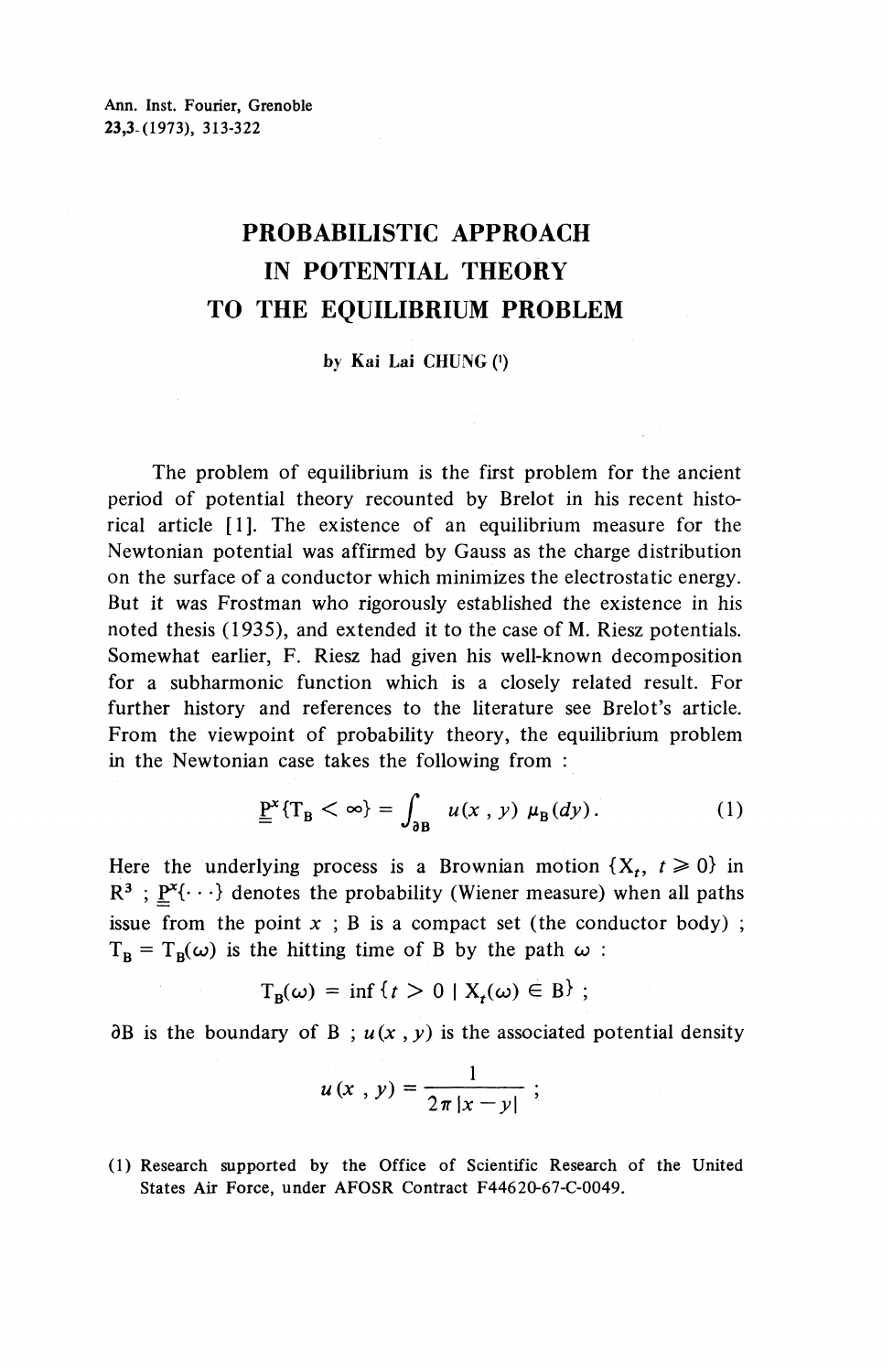and finally  $\mu_{\rm R}$  is the said equilibrium measure. Standard terminology and notation from the modern theory of Markov processes are used above. In the general setting to be considered here, the underlying process is a temporally homogeneous Markov process taking values in a topological space E which is locally compact and has a countable base with its Borel field &. The transition semigroup will be assumed to be Borelian. However, we need not suppose the process to be a Hunt process ; in fact, strong Markov property will be used only peripherally toward the end, and quasi left continuity not at all. It is sufficient to assume that all paths are right continuous and have left limits in the time interval  $[0, \infty)$ . No overt duality assumptions are made in establishing the general formula (17) below.

A probabilistic proof of (1) is given in Ito-McKean [2, pp. 248ff.] which leans heavily on special analytic properties of the Brownian motion semigroup. In another paper, McKean [3] discussed a probabilistic interpretation of the result in a more general case, bringing in a number of things (capacity, Ueno's result, Weyl's lemma, etc.) which seem to obscure the real issue and leave the upshot unclear. For some reason the notion of a last exit time, which is manifestly involved in the arguments, would not be dealt with openly and directly. This may be partially due to the fact that such a time is not an "optional" (or "stopping") time, does not belong to the standard equipment, and so must be evaded at all costs. Actually the notion has been introduced to great advantage in Markov chains and the associated boundary theory, although it was only during the last few years that it became formalized (with considerable loss of intuition) under the name "co-optional". In the present approach it turns out to be a tame thing and leads very quickly to the classical results of Gauss-M. Riesz-Frostman, without any unnecessary complications. Moreover, pursuance of this simple idea yields a more complete solution of the equilibrium problem for a broad class of Markov processes. A historical note may be added here : a probabilistic solution to Dirichlet's problem was obtained by Doob (1954) by considering a first exit time ; here a similar solution to the so-called Robin's problem will be obtained by considering a last exit time.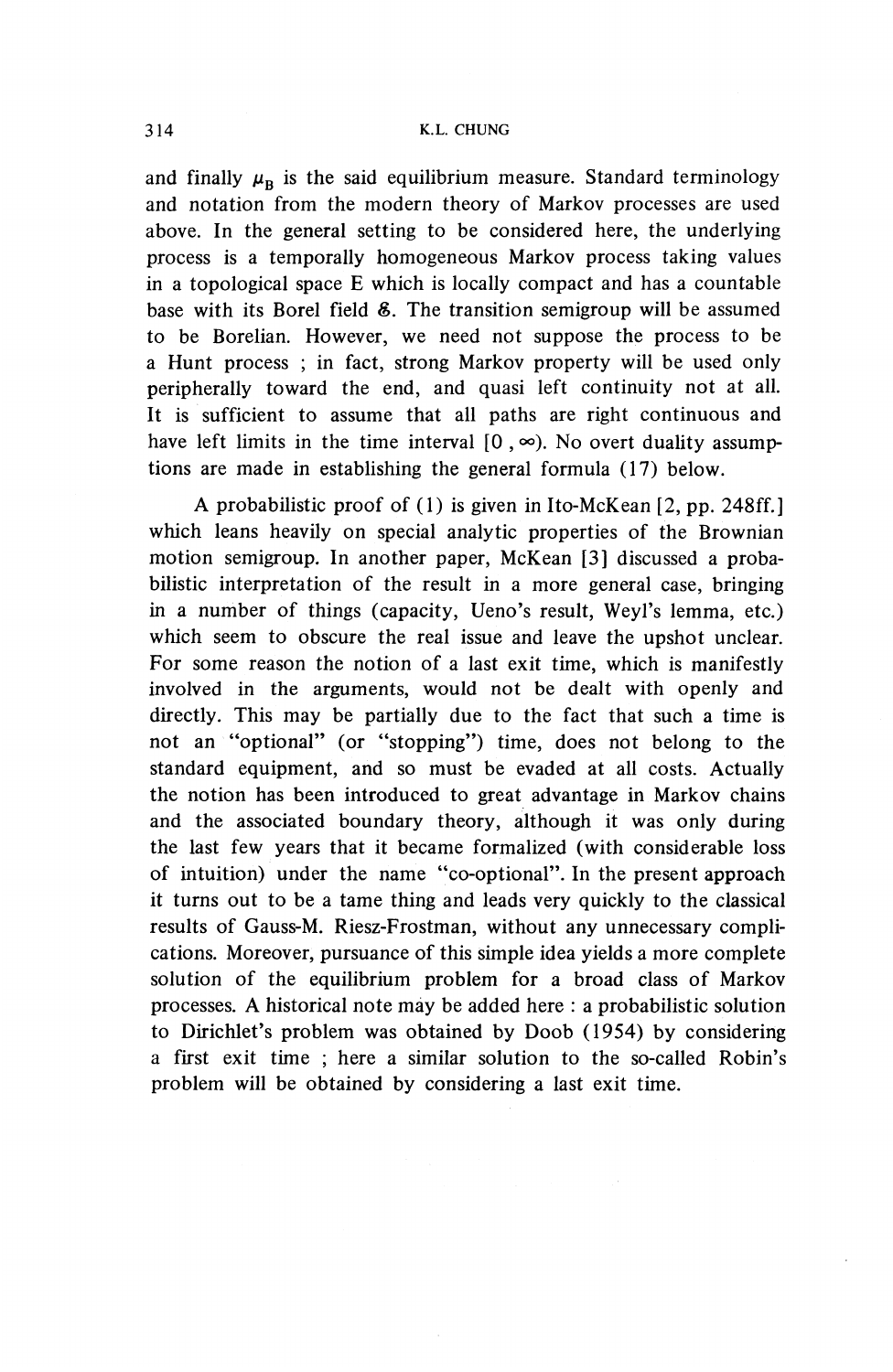Consider the general setting described in § 1. Call a Borel subset B of E "transient" iff for almost every path  $\omega$ , there is a finite time  $t^*(\omega)$  such that  $X_t(\omega) \notin B$  for  $t > t^*(\omega)$ . Define

$$
\Delta_{\mathbf{B}} = \{ \omega \in \Omega \mid \exists t > 0 : \mathbf{X}_t(\omega) \in \mathbf{B} \} ;
$$
  

$$
\gamma_{\mathbf{B}}(\omega) = \begin{cases} \sup \{ t > 0 \mid \mathbf{X}_t(\omega) \in \mathbf{B} \} & \text{if } \omega \in \Delta_{\mathbf{B}} ; \\ 0, & \text{if } \omega \in \Omega - \Delta_{\mathbf{B}} . \end{cases}
$$

Then B is transient if and only if  $\gamma_B < \infty$  a.s. (almost surely). It is easy to see that  $\gamma_B$  is a random variable, called the *last exit time* from B.

Let us begin by supposing all paths continuous. It then follows that

$$
X(\gamma_B) \in \partial B \quad a.s. \tag{2}
$$

From now on we fix B and write  $\gamma$  for  $\gamma_{B}$ .

It is well-known that a compact set is transient for Brownian motion in  $\mathbb{R}^3$ ; thus the setting above includes the Newton-Gauss case described above. It also includes, e.g. the case of a Brownian motion in  $\mathbb{R}^2$ , terminated after the path leaves an open ball. In this case the state space E should be the open ball with a one-point compactification  $\partial$ , and we must assume that  $\partial \notin \overline{B}$ , the closure of B.

To study the distribution of the last exit position  $X(\gamma)$ , we put

$$
L(x, A) = \underline{P}^{x} \{ \gamma > 0 \, ; \, X(\gamma) \in A \}, \quad x \in E \quad , \quad A \in \mathcal{E}. \tag{3}
$$

We are going to determine this by calculating

$$
\int_{\partial B} L(x, dy) f(y) = \underline{\underline{F}}^{x} \{ \gamma > 0 ; f(X(\gamma)) \}
$$
 (4)

for every x and every  $f \in C_b$  (the class of bounded continuous functions on E), where  $E^x$  denotes the mathematical expectation corresponding to  $\underline{P}^x$ . This is done by a little device as follows. Take any  $\epsilon$  > 0 and consider the "mixed approximation" :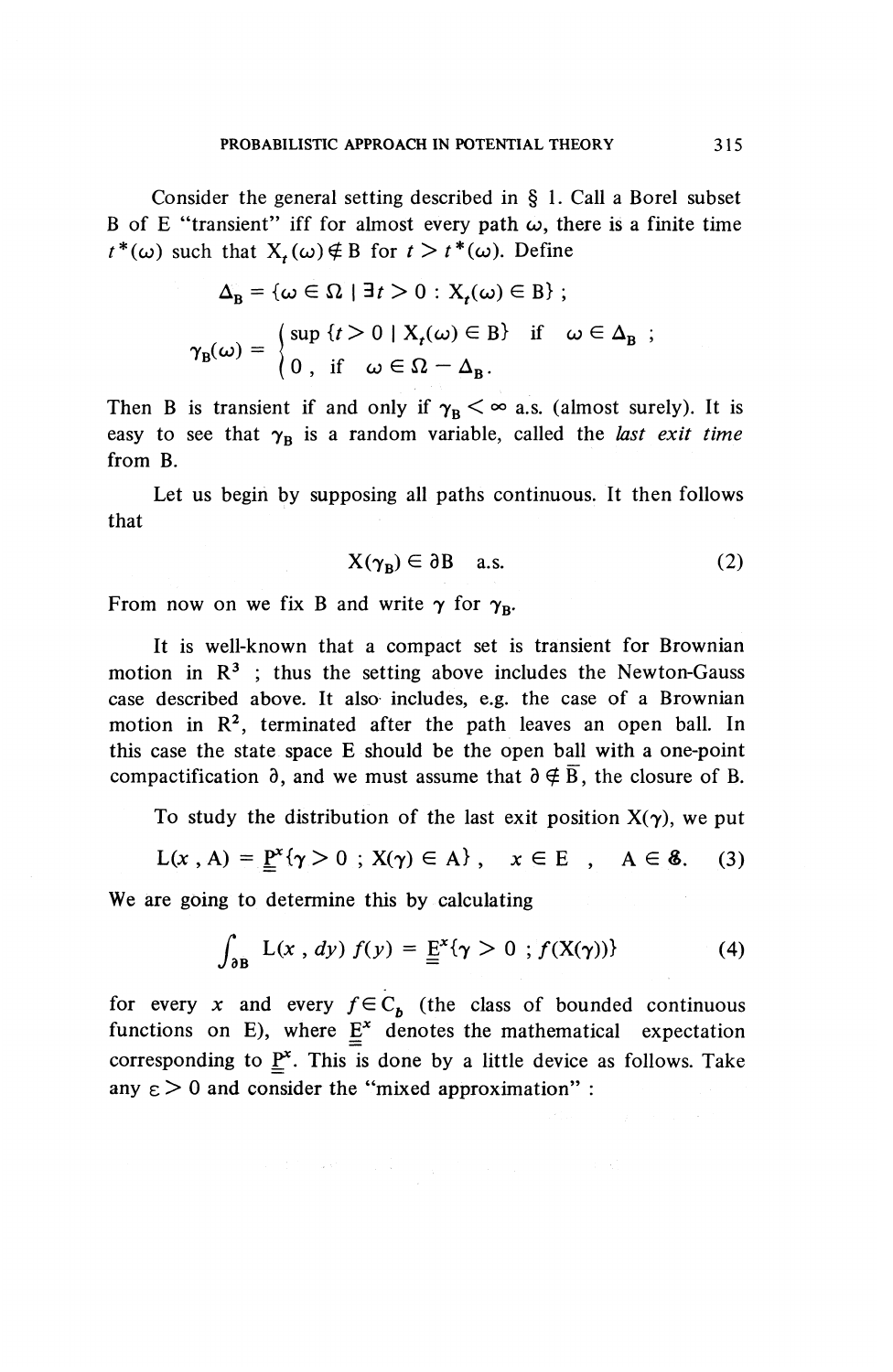$$
\frac{1}{\varepsilon} \int_0^\infty \underline{E}^x \{ f(X_t) \; ; \; t < \gamma \le t + \varepsilon \} \, dt
$$
\n
$$
= \frac{1}{\varepsilon} \int_0^\infty \underline{E}^x \{ f(X_t) \, \underline{P}^{X_t} [0 < \gamma \le \varepsilon] \} \, dt. \tag{5}
$$

Setting

$$
\psi_{\epsilon}(x) = \frac{1}{\epsilon} \underline{P}^{x} [0 < \gamma \leq \epsilon]
$$

 $\bar{\gamma}$  .

we may rewrite (5) as

we may rewrite (3) as  
\n
$$
\underline{E}^{x} \left\{ \int_{0}^{\infty} (f \psi_{\epsilon}) (X_{t}) dt \right\} = \int_{0}^{\infty} \frac{1}{\epsilon} \int_{\gamma \in (t, t + \epsilon)} f(X_{t}) d\underline{P}^{x} dt
$$
\n
$$
= \int_{[\gamma > \epsilon]} \frac{1}{\epsilon} \int_{\gamma - \epsilon}^{\gamma} f(X_{t}) dt d\underline{P}^{x} + \int_{[0 < \gamma \leq \epsilon]} \frac{1}{\epsilon} \int_{0}^{\gamma} f(X_{t}) dt d\underline{P}^{x}
$$

The last-written integral is bounded by

$$
\int_{[0<\gamma<\epsilon]}\frac{\gamma}{\epsilon}\,\|f\|\,d\underline{P}^x\,\leq\,\|f\|\,\underline{P}^x\{0<\gamma\leq\epsilon\},
$$

which converges to 0 as  $\epsilon \downarrow 0$ . On the other hand,

$$
\frac{1}{\epsilon} \quad \text{if} \quad d\underline{P}^x \leq \|f\| \, \underline{P}^x \{0 < \gamma \leq \epsilon\},
$$
\n
$$
0 \text{ as } \epsilon \downarrow 0. \text{ On the other hand,}
$$
\n
$$
\lim_{\epsilon \downarrow 0} \int_{\gamma - \epsilon}^{\gamma} f(X_t) \, dt = f(X_{\gamma}) \tag{7}
$$

boundedly, by the continuity of  $t \rightarrow f(X_t)$ . Hence as  $\epsilon \downarrow 0$  the first integral in the last member of (6) converges to  $\int_{\gamma>0} f(X_\gamma) dP^x$ , which is just the number in (4).

Define the potential U by

$$
U\varphi(x) = \underline{E}^x \left\{ \int_0^\infty \varphi(X_t) dt \right\}
$$

where  $\varphi$  is any positive measurable function. The result of calculations in (6) is then as follows :

$$
\lim_{\epsilon \to 0} U(f\psi_{\epsilon}) (x) = \int_{\partial B} L(x, dy) f(y). \tag{8}
$$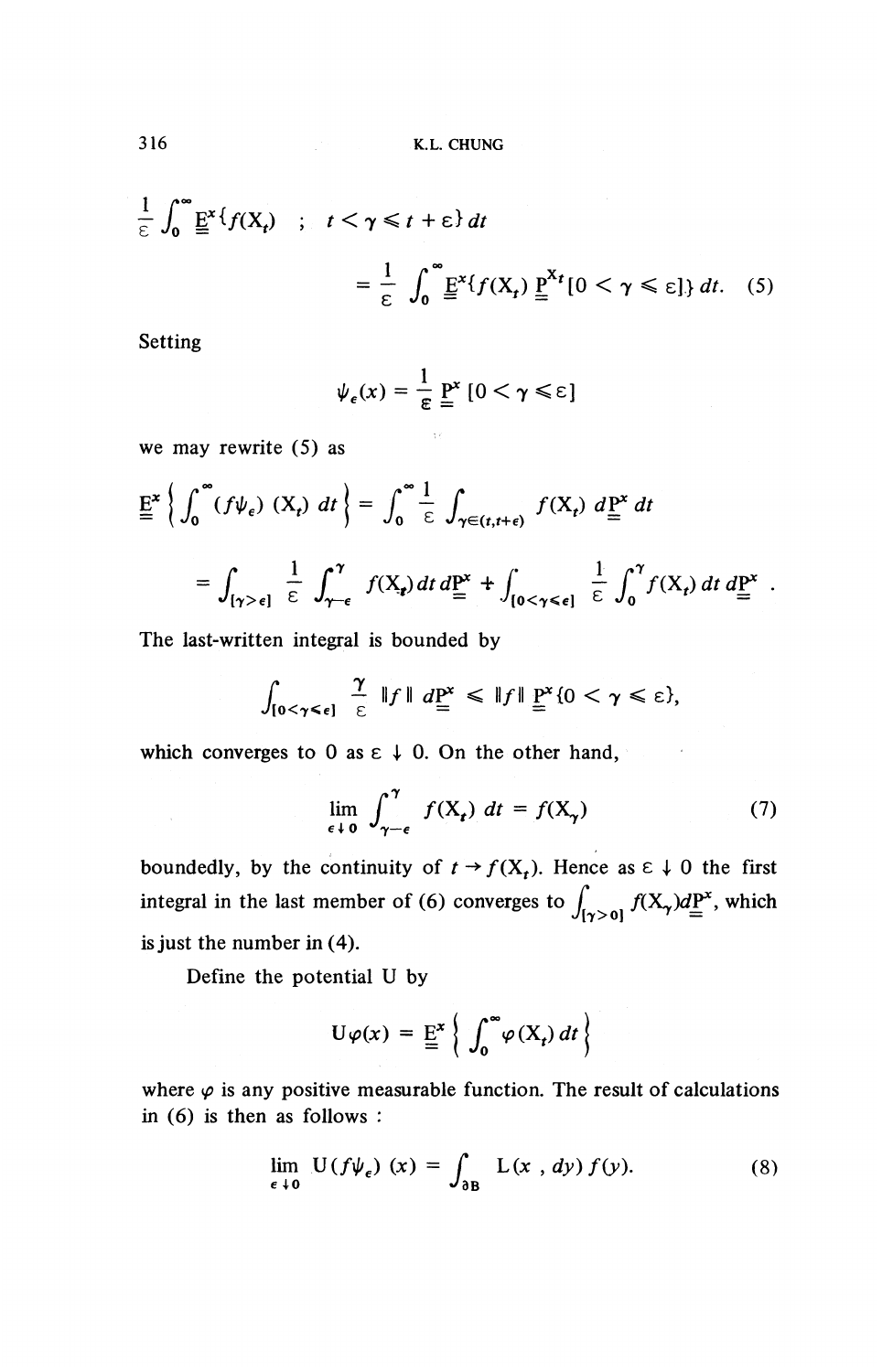We now make the following assumptions on the potential kernel U. There exists a  $\sigma$ -finite measure  $\xi$  such that

- i) U(x, A) =  $\int_{0}^{b} u(x, y) \xi(dy)$  where  $u(x, y) \ge 0$ , for  $x \in E$ ,  $A \in \mathcal{E}$ :
- ii)  $y \rightarrow u(x, y)^{-1}$  is finite continuous, for  $x \in E$ ;

iii)  $u(x, y) = +\infty$  if and only if  $x = y$ .

The key formula (8) will now be recorded as follows :

$$
\forall f \in C_b : \lim_{\epsilon \to 0} \int_E u(x, y) \psi_{\epsilon}(y) f(y) \xi(dy) = \int_{\partial B} L(x, dy) f(y) (9)
$$

Set

$$
M_{\epsilon}(A) = \int_{A} \psi_{\epsilon}(y) \xi(dy) , \quad A \in \mathcal{E}.
$$
 (10)

For any  $x \in E$  and  $\varphi \in C_{\kappa}$  (class of continuous functions on E with compact supports), the function

$$
y \to \varphi(y) u(x, y)^{-1}
$$

belongs to  $C_K$  by assumption ii) above. Substituting this for f in (9), we have

$$
\lim_{\epsilon \downarrow 0} \int_{E} \varphi(y) M_{\epsilon}(dy) = \int_{\partial B} L(x, dy) u(x, y)^{-1} \varphi(y).
$$

This being true for every  $\varphi \in C_{\kappa}$ , we conclude first that the measures  $M_e$  converge vaguely to a measure  $\mu (= \mu_B)$  as  $\epsilon \downarrow 0$ ; and secondly that this vague limit is identified as follows :

$$
\forall x \in E : \mu(dy) = L(x, dy) \, u(x, y)^{-1}.
$$
 (11)

It follows from assumption ii) that  $\mu$  is a  $\sigma$ -finite measure in  $\delta$ . Since  $L(x, \cdot)$  is concentrated on  $\partial B$ , so is  $\mu$ . Since  $u(x, y) < \infty$ for  $x \neq y$  by assumption iii), we have if  $x \notin \partial B$  :

$$
L(x, dy) = u(x, y) \mu(dy).
$$
 (12)

This means if  $x \notin \partial B$  and  $A \subseteq \partial B$ ,  $A \in \mathcal{E}$ , we have

$$
L(x, A) = \int_{A} u(x, y) \mu(dy).
$$
 (13)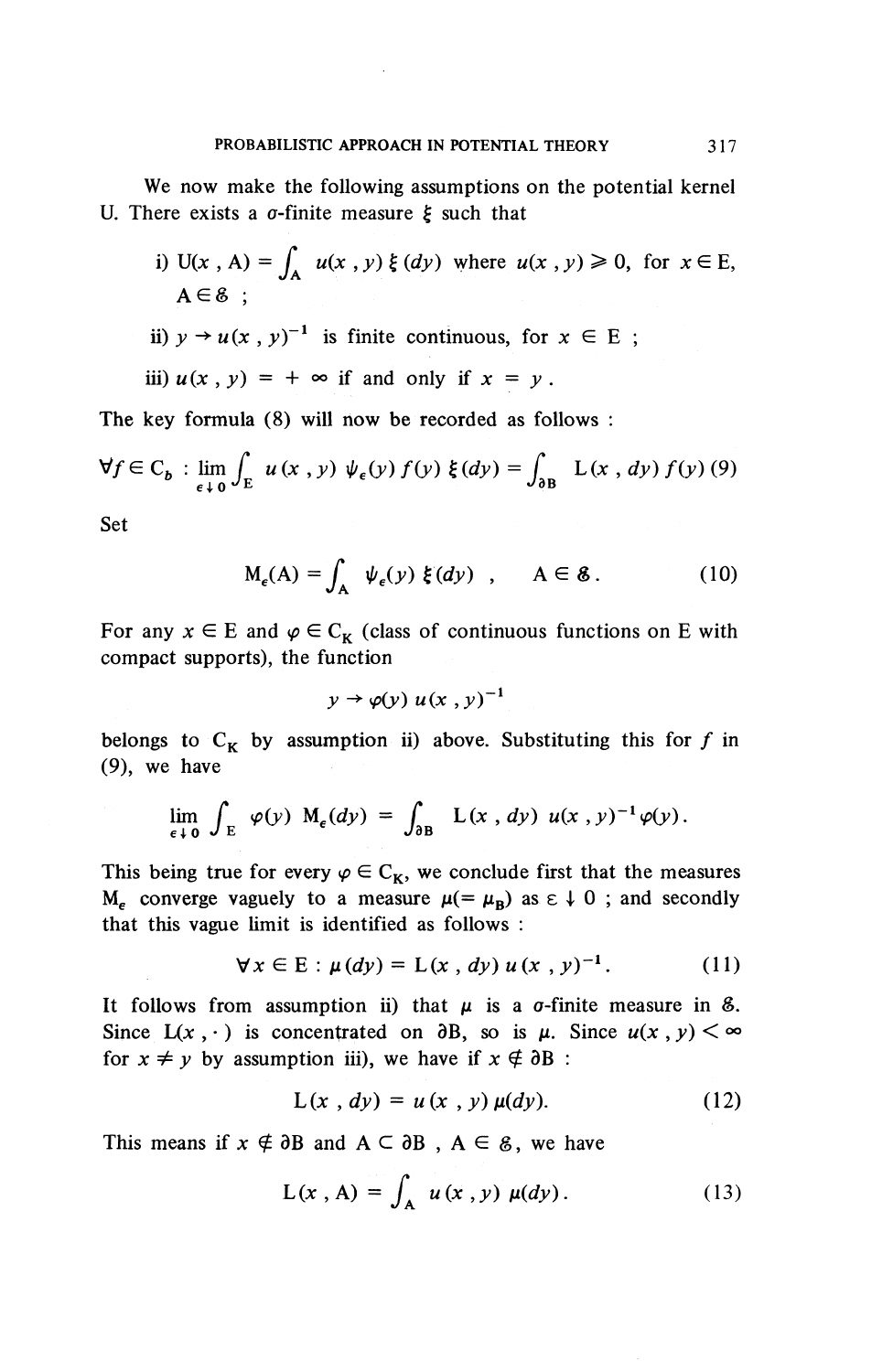Now it is clear that for a transient set B we have

$$
\{0 \leqslant T_{\rm B} < \infty\} = \{0 < \gamma_{\rm B} < \infty\}.
$$

Thus if  $x \notin \partial B$ , the Gauss-Riesz-Frostman formula (1) is just the Thus if  $x \notin \partial B$ , the Gauss-Riesz-Frostman formula (1) is just the particular case of (13) for  $A = E$ . The measure  $\mu_B$  is called the *equilibrium measure* for B, and its total mas  $\mu_B(\partial B)$  the *capacity* of B, up to a multiplicative constant.

We shall establish (13), and consequently (1), for all  $x \in E$ . Taking  $x = y$  in (1) and using assumption iii), we see that  $\mu$  is atomless, namely for every  $y \in E$ :

$$
\mu(\{\nu\})=0.
$$

Next we have again by iii) and (11), if  $x \neq y$ :

$$
L(x, {y}) = u(x, y) \mu({y}) = 0.
$$
 (14)

**Finally,**

$$
L(x, A\setminus\{x\}) = \int_{A\setminus\{x\}} u(x, y) \mu(dy) = \int_A u(x, y) \mu(dy),
$$

by the usual convention  $\infty \cdot 0 = 0$  when the integrand takes the value  $+ \infty$  at a point while the corresponding mass at the point is 0. Thus (13) will hold true if and only if

$$
\forall x \in E : L(x, \{x\}) = 0. \tag{15}
$$

A point x in E is called a *holding point* iff almost every path starting at *x* must remain at *x* for some strictly positive time. We show that if x is nota holding point, namely if for each  $\delta > 0$  we have

$$
\underline{\mathbf{P}}^{\mathbf{x}}\{X(t) = x \quad \text{for} \quad t \in [0,\delta]\} = 0, \tag{16}
$$

then (15) is true. The following proof requires only that the process be separable. To simplify notation we may then suppose that the dyadic numbers  $\left\{\frac{n}{2^m} : m \geq 0, n \geq 0\right\}$  are a separability set. For each *n* we define

$$
S_n = \min \left\{ \frac{m}{2^n} \mid X \left( \frac{m}{2^n} \right) \neq x \right\}
$$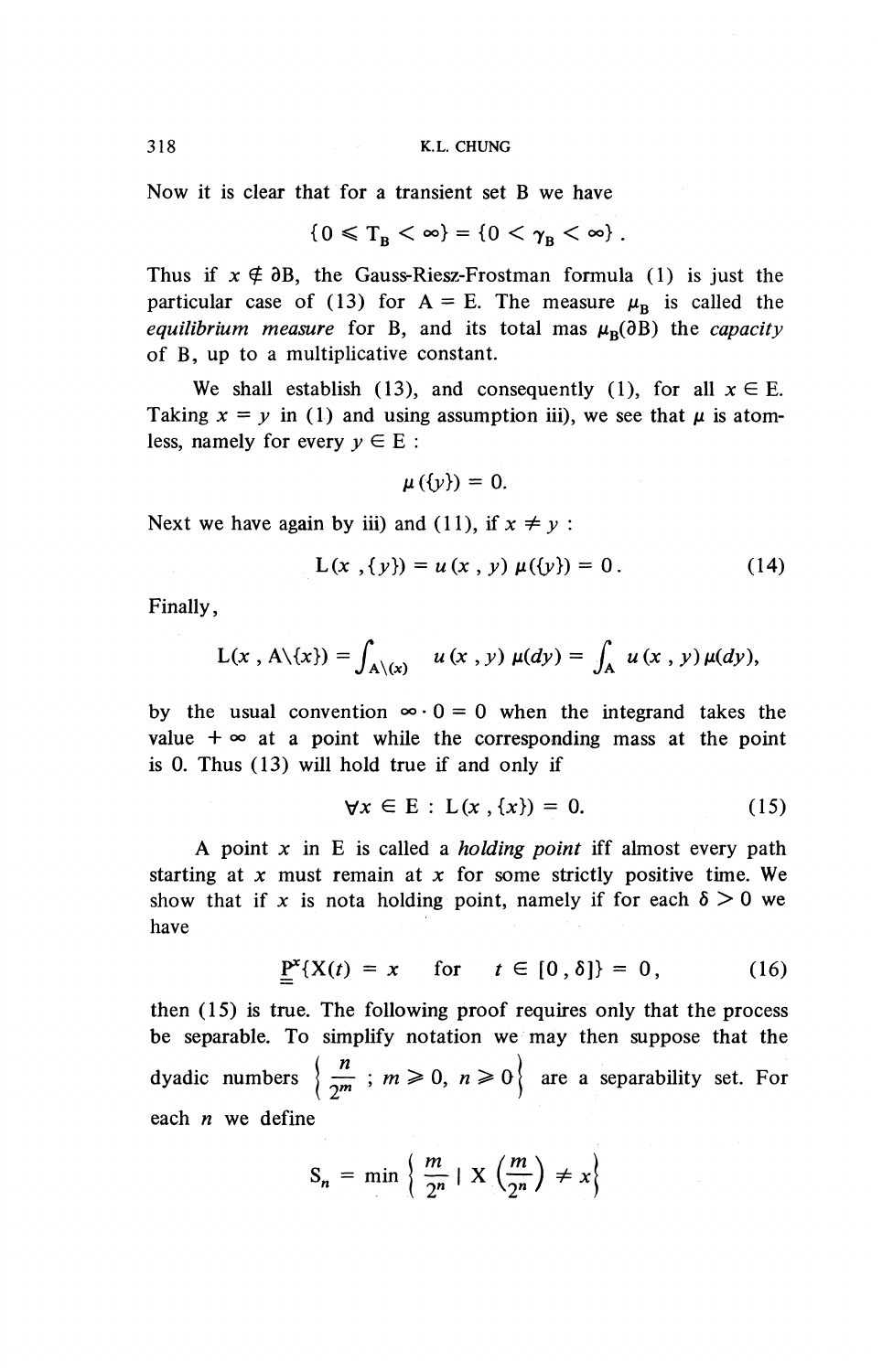with the convention that  $S_n = +\infty$  when the set on the right side is empty. If  $x$  is not a holding point, then

$$
\underline{P}^x \{ S_n \downarrow 0 \} = 1
$$

by separability. We have, therefore, using only ordinary Markov property because  $S_n$  is countably-valued :

$$
\underline{P}^{x}\{\gamma > S_n ; X(\gamma) = x\} \leq \underline{E}^{x}\{P^{X(S_n)}[\gamma > 0 ; X(\gamma) = x]\} = 0
$$

by (14), since  $X(S_n) \neq x$ . Letting  $n \to \infty$  we obtain (15).

On the other hand, if  $x$  is a holding point, then

$$
U(x, \{x\}) = u(x, x) \xi(\{x\}) > 0,
$$

hence  $\xi({x}) > 0$  and so  $U(x, {x}) = \infty$  by assumption iii) above. [I owe this observation to Hans Follmer, which enabled me to deal with a holding point.] This implies that the singleton  $\{x\}$  constitutes a "recurrent set" in the sense that starting from *x* almost every path will hit *{x}* after an arbitrarily large *t.* A familiar argument then shows that almost no path can lead from  $x$  to the transient set B. Thus by definition

$$
L(x, \{x\}) \le P^x \{T_B < \infty\} = 0
$$

and so (15) is also true for a holding point *x.*

**We** have therefore established the fundamental result (13) for every *x* and every A under the hypotheses specified.

Note that the existence of the measure  $\mu_B$  for the representation given in (1) has been established for every transient set B, without any regularity condition whatever on  $\partial B$ . However, the hitting probability on the left side of (1) need not be equal to one for all  $x \in B$ , as required by the classical definition of equilibrium potential. Herein lies the necessity of a condition like Poincaré's to ensure that every  $\bar{x}$  on  $\partial B$  is regular for B, or the exception of a set of points on  $\partial B$ which are irregular for B.

Finally, formula (11) gives an explicit solution to Robin's problem of determining the equilibrium measure. Indeed, by a suitable choice of the arbitrary point  $x$  there, the probabilistic expression may even yield a deterministic one. A trivial case in point is when B is a ball and *x* its center.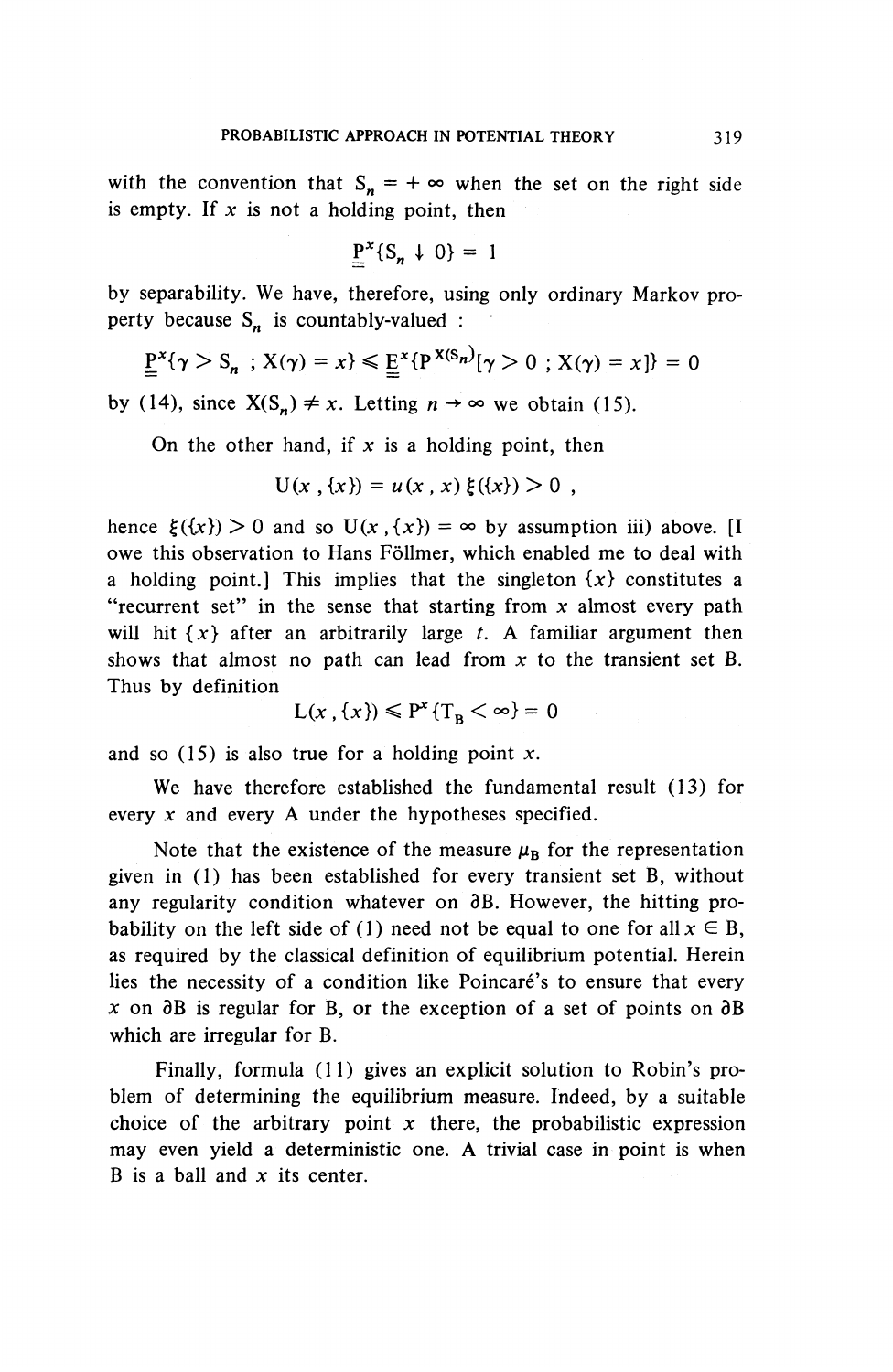The method of proof will now be extended to the case where the paths are right continuous with left limits. Here are the necessary changes. Relation (2) is replaced by

$$
X(\gamma_B-) \in \overline{B},
$$

where  $\overline{B}$  is the closure of B. The last exit distribution in (3) is redefined by using the left limit  $X(\gamma -)$  instead of  $X(\gamma)$ . Both  $L(x, \cdot)$  and  $\mu$  are now concentrated on  $\overline{B}$  instead of  $\partial B$ . If we replace  $X(y)$  by  $X(y-)$  and  $\partial B$  by  $\overline{B}$  in the obvious places, all the steps go through as before. The final result is, for each Borel Set  $A \subseteq \overline{B}$ , and each  $x \in E$ :

$$
\underline{P}^{x}\{X(\gamma_{B}-)\in A\} = L(x, A) = \int_{A} u(x, y) \mu_{B}(dy) ; \qquad (17)
$$

in particular

$$
\underline{P}^x \{ T_B < \infty \} = L(x , \overline{B}) = \int_{\overline{B}} u(x , y) \mu_B(dy).
$$

In this form the result covers the M. Riesz-Frostman potentials where  $u(x, y) = c/|x - y|^{\alpha}$ ,  $\alpha$  real  $> 0$ ,  $c = constant$ . As is known, the corresponding Markov process is a stable process whose paths may be assumed to be right continuous and have left limits.

The assumption ii) is expedient for our method and remains to be analysed. Next, we examine some possibilities of relaxing the assumption iii) to illustrate the relationship between the poles of *u* and the polar-like sets of the process. We shall shun the standard duality assumptions but lead up to them. Let us put

$$
N_x = \{ y \in E \mid u(x, y) = +\infty \},
$$
  

$$
\widetilde{N}_y = \{ x \in E \mid u(x, y) = +\infty \}.
$$

Thus our previous assumption iii) amounts to the simplest of its kind :

$$
N_x = \widetilde{N}_x = \{x\}.
$$

We will not assume this, but confine ourselves to a Hunt process below in order to avail ourselves of standard arguments and results of the theory.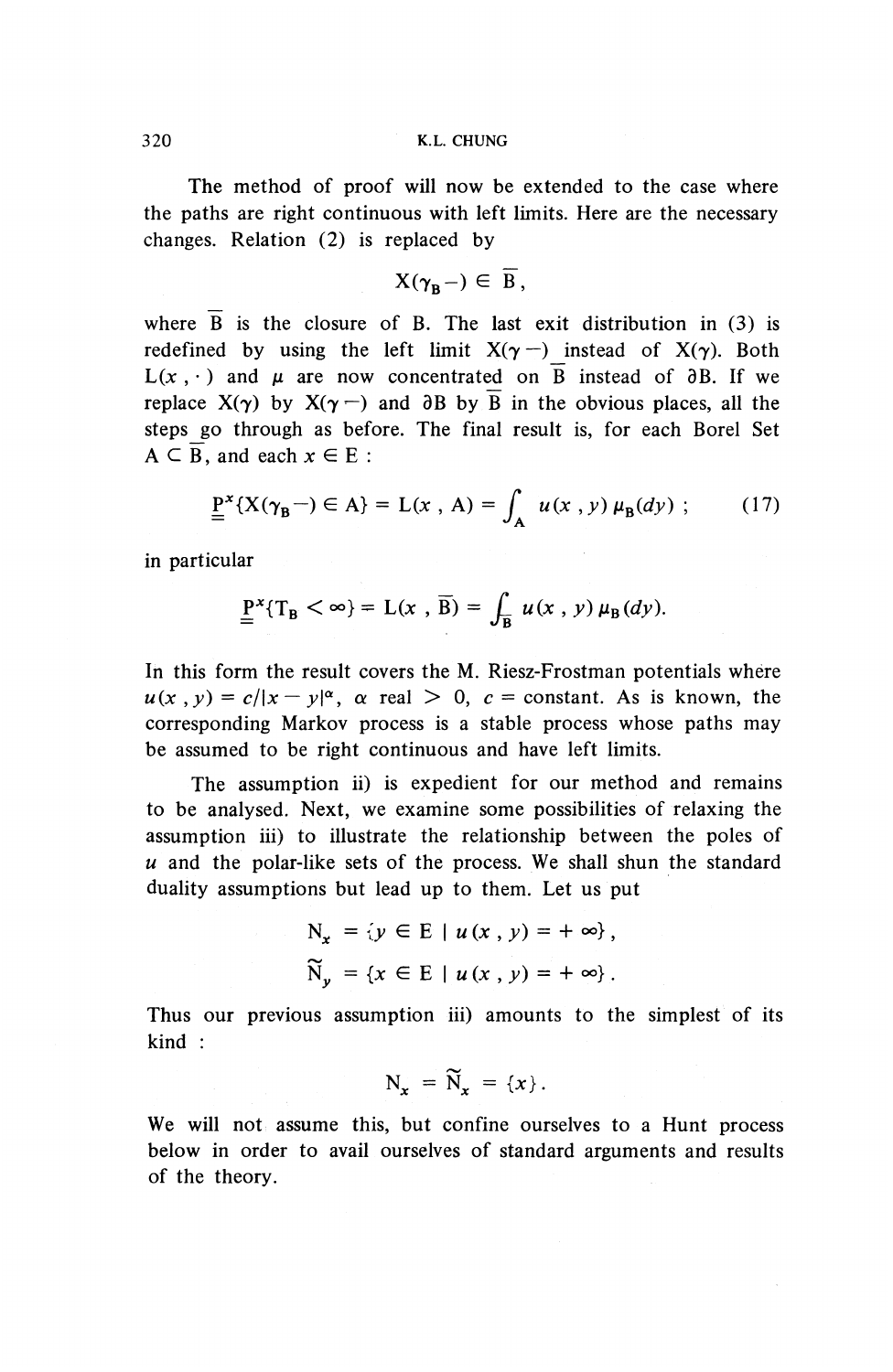0) If for every x,  $N_x = \emptyset$ , then (17) is true by (11).

I) Suppose that for each  $y \in \overline{B}$ ,  $\widetilde{N}_y \neq \emptyset$ . Then in order that (17) be true as asserted, it is necessary that  $\mu_B$  is atomless; and it is necessary and sufficient that

$$
\forall x \in \overline{B} : L(x, N_x \cap \overline{B}) = 0. \tag{18}
$$

*Proof.* - Take  $y \in \overline{B}$ ,  $x \in \widetilde{N}_v$ , A = {y} in (17) :  $L(x, \{y\}) = u(x, y) \mu_{\rm p}(\{y\}),$ 

hence  $\mu_B({y}) = 0$ . On the other hand, if (18) holds, then for every  $A \subseteq B$ :

$$
L(x, A) = L(x, A \setminus (N_x \cap \overline{B})) = \int_{A \setminus (N_x \cap \overline{B})} u(x, y) \mu(dy)
$$

$$
= \int_{A} u(x, y) \mu(dy),
$$

where the second equation is true by (11), the third because  $\mu(N_r) = 0$ from

$$
1 \geqslant L(x \, , \, N_x) = \int_{N_x} \, (+\infty) \, \mu(dy) \, .
$$

The necessity of (18) is shown in the same way.

II) Suppose for each  $y \in \overline{B}$ ,  $\widetilde{N}_y \neq \emptyset$  and  $E - \widetilde{N}_y$  is finely dense (in particular if  $\widetilde{N}_v$  is of null U-potential), then for each x, L(x, ·) is atomless. If in addition, the set  $N_x \cap \overline{B}$  is countable for each  $x \in \overline{B}$ , then (17) is true as asserted.

*Proof.* – It follows as before that if  $x \notin \widetilde{N}_y$ , then  $L(x, {y}) = 0$ . This is then true for every  $x$  by an argument similar to that given after (16), based on the fact that x is regular for  $E - \widetilde{N}_{\gamma}$ . When  $N_x \cap B$  is countable, (18) follows.

III) Suppose that for each  $x$ ,  $y \rightarrow u(x, y)$  is an excessive function, and  $E - N_x$  is finely dense. Then (17) is true as asserted.

*Proof.* – For each  $y \notin N_x$ , the process  $\{u(x, X_t)$ ,  $t \ge 0\}$  is a supermartingale under  $P^y$ . Hence by a well known result of Doob's :

$$
\underline{P}^y\{\exists t>0: X_t\in N_x\}=0;
$$